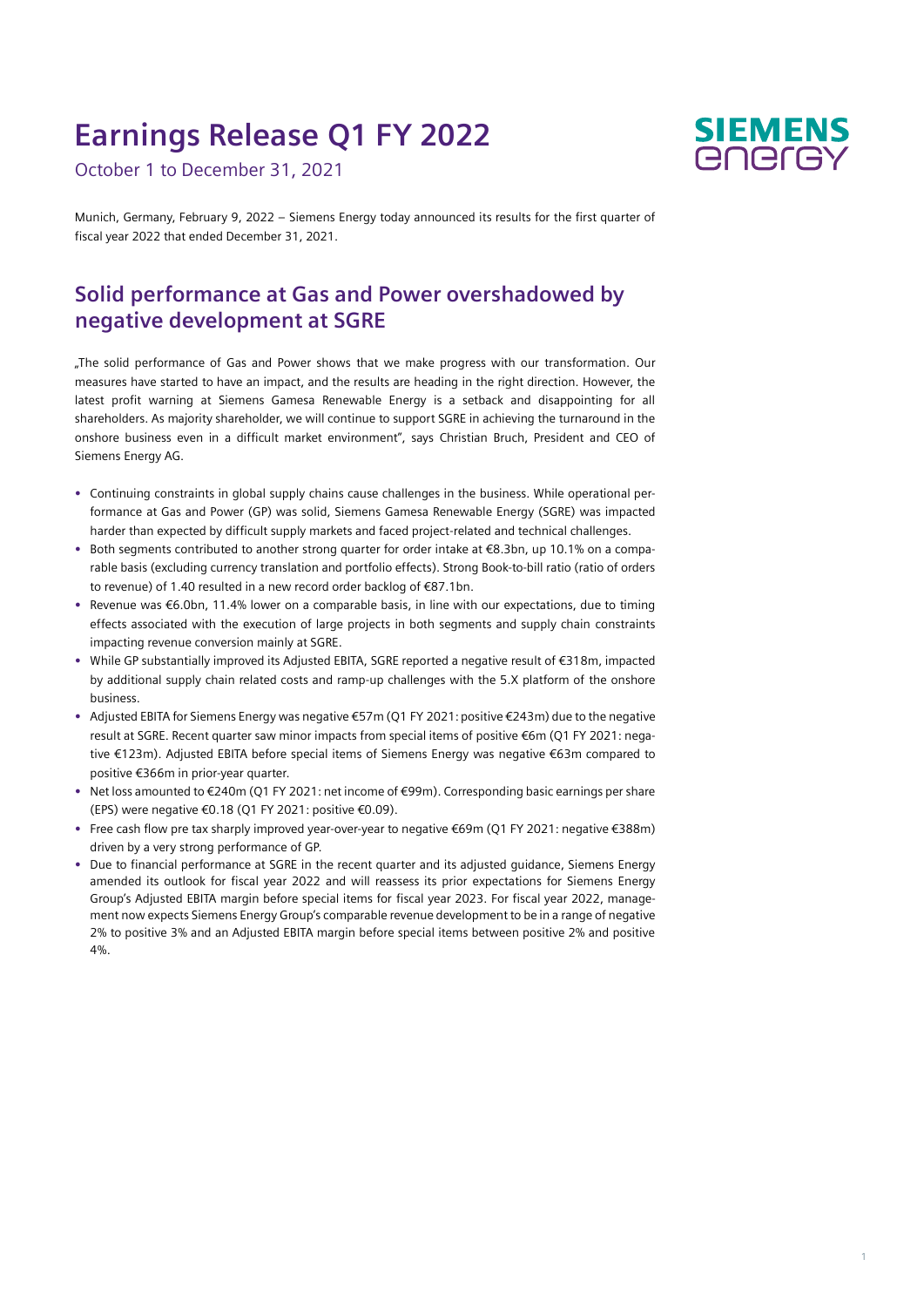## **Siemens Energy**

|                                                                                 |         | Q1      |                         |
|---------------------------------------------------------------------------------|---------|---------|-------------------------|
| (in millions of $\epsilon$ )                                                    | FY 2022 | FY 2021 | Change                  |
| Orders                                                                          | 8,330   | 7,432   | 10.1%1                  |
| Revenue                                                                         | 5,956   | 6,541   | $(11.4)\%$ <sup>1</sup> |
| <b>Adjusted EBITA</b>                                                           | (57)    | 243     | n/a                     |
| Adjusted EBITA margin                                                           | (1.0)%  | 3.7%    | $(4.7)$ p.p.            |
| Special items                                                                   | 6       | (123)   | n/a                     |
| therein Reconciliation to<br><b>Consolidated Financial</b><br><b>Statements</b> | (0)     | (1)     | n/a                     |
| Adjusted EBITA before<br>Special items                                          | (63)    | 366     | n/a                     |
| Adjusted EBITA margin before<br>Special items                                   | (1.1)%  | 5.6%    | $(6.7)$ p.p.            |
| Net income (loss)                                                               | (240)   | 99      | n/a                     |
| Basic earnings per share<br>$(in \in)$                                          | (0.18)  | 0.09    | n/a                     |
| Free cash flow pre tax                                                          | (69)    | (388)   | 82.2%                   |

<sup>1</sup> Comparable basis: Excluding currency translation and portfolio effects

- **•** On a comparable basis, orders clearly increased supported by higher volume from large orders in both segments compared to prior-year quarter.
- **•** Book-to-bill ratio was strong at 1.40. Order backlog rose to a new high of €87.1bn (September 30, 2021: €83.8bn).
- **•** Significant decline in revenue was in line with our expectations and mainly related to the phasing of large projects in both segments.
- **•** Service revenue came in slightly above prior-year quarter's level.
- **•** On a nominal basis, orders rose 12.1% and revenue declined 8.9%.
- **•** Adjusted EBITA sharply declined as the negative result at SGRE outweighed a substantially higher result at GP year-over-year.
- **•** Impacts from special items sharply decreased in both segments, primarily at GP because of lower stand-alone costs and a positive effect related to strategic portfolio decisions.
- **•** Adjusted EBITA before special items and corresponding margin of Siemens Energy also sharply decreased year-over-year due to the negative result at SGRE.
- **•** During the quarter, provisions for pensions and similar obligations slightly increased from €830m as of September 30, 2021 to €836m as of December 31, 2021.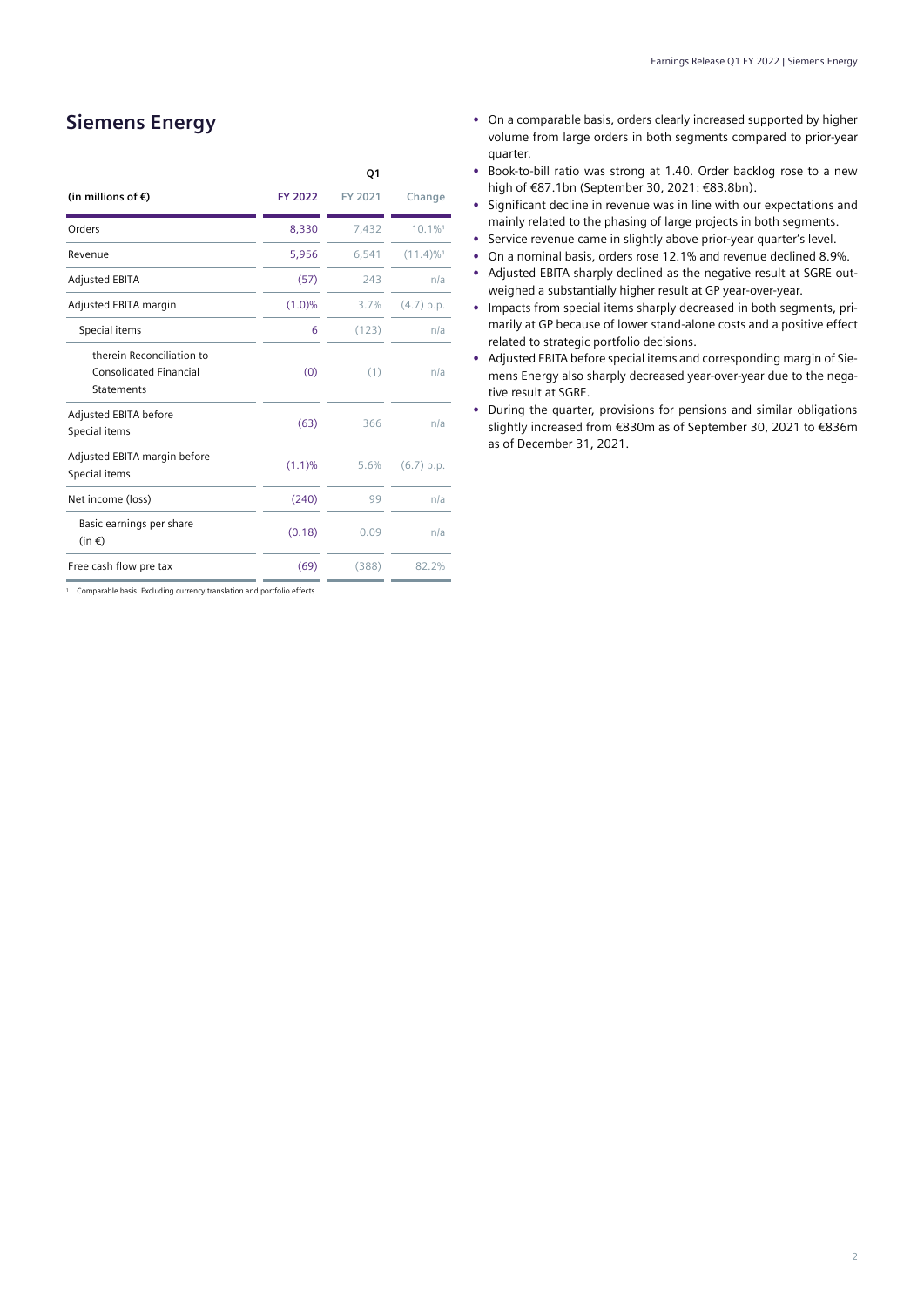### **Gas and Power**

|                                               |         | Q1      |                         |
|-----------------------------------------------|---------|---------|-------------------------|
| (in millions of $\epsilon$ )                  | FY 2022 | FY 2021 | Change                  |
| Orders                                        | 5,890   | 5,166   | 11.7%1                  |
| Revenue                                       | 4,140   | 4,292   | $(5.9) \%$ <sup>1</sup> |
| <b>Adjusted EBITA</b>                         | 259     | 193     | 34.3%                   |
| Adjusted EBITA margin                         | 6.2%    | 4.5%    | 1.8 p.p.                |
| Special items                                 | 17      | (76)    | n/a                     |
| Adjusted EBITA before<br>Special items        | 242     | 268     | $(9.9)\%$               |
| Adjusted EBITA margin before<br>Special items | 5.8%    | 6.2%    | (0.4) p.p.              |
| Free cash flow pre tax                        | 722     | 142     | >200%                   |
|                                               |         |         |                         |

<sup>1</sup> Comparable basis: Excluding currency translation and portfolio effects

- **•** Significant order growth at GP was supported by increases across all businesses. The increase was driven by the new unit business and benefited from large orders.
- **•** From a regional perspective, the reporting regions Americas and Asia, Australia contributed to order growth.
- **•** GP reported a high Book-to-bill ratio of 1.42 resulting in a record order backlog at quarter-end of €53.6bn.
- **•** Revenue clearly decreased mostly related to timing effects associated with the execution of large projects at Generation.
- **•** Service revenue was largely stable compared to the prior-year quarter.
- **•** On a nominal basis, orders increased by 14.0%, and revenue went down by 3.6%.
- **•** Adjusted EBITA of GP had a solid quarterly performance. Substantial improvement year-over-year mainly due to lower impacts from special items compared to prior-year quarter.
- **•** In total, slight effects from special items due to sharply reduced stand-alone costs year-over-year and a positive one-time effect related to aeroderivative gas turbines previously written-off.
- **•** Free cash flow pre tax sharply increased year-over-year primarily due to project-related advance payments.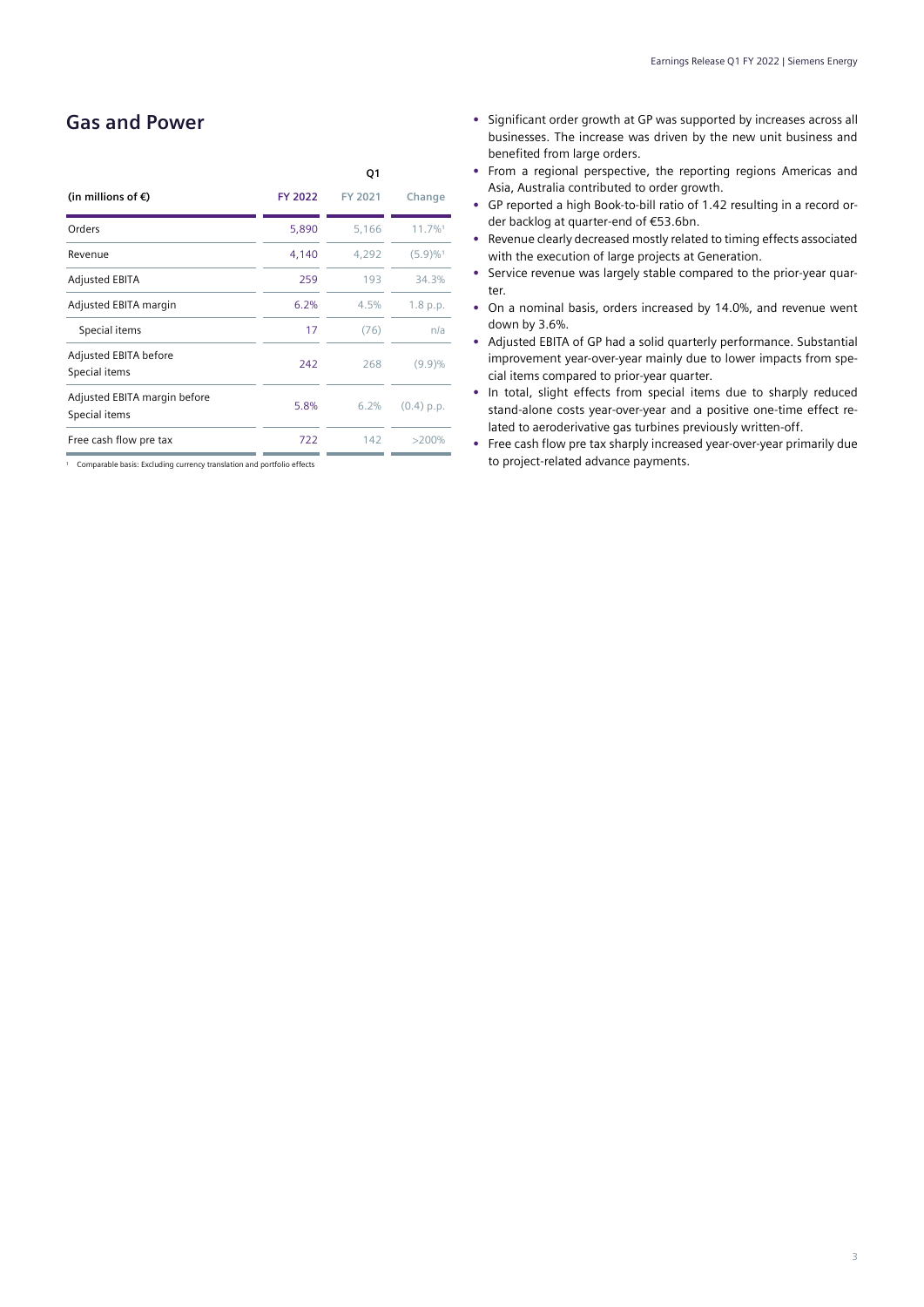#### **Siemens Gamesa Renewable Energy**

|                                               |            | Q1      |                         |
|-----------------------------------------------|------------|---------|-------------------------|
| (in millions of $\epsilon$ )                  | FY 2022    | FY 2021 | Change                  |
| Orders                                        | 2,472      | 2,281   | $7.1\%$ <sup>1</sup>    |
| Revenue                                       | 1,829      | 2.295   | $(23.1)\%$ <sup>1</sup> |
| <b>Adjusted EBITA</b>                         | (318)      | 71      | n/a                     |
| Adjusted EBITA margin                         | $(17.4)\%$ | 3.1%    | $(20.5)$ p.p.           |
| Special items                                 | (11)       | (47)    | $(75.9)\%$              |
| Adjusted EBITA before<br>Special items        | (307)      | 118     | n/a                     |
| Adjusted EBITA margin before<br>Special items | $(16.8)\%$ | $5.1\%$ | $(21.9)$ p.p.           |
| Free cash flow pre tax                        | (796)      | (360)   | $(121.4)\%$             |
|                                               |            |         |                         |

<sup>1</sup> Comparable basis: Excluding currency translation and portfolio effects

## **Reconciliation to Consolidated Financial Statements**

| <b>Adjusted EBITA</b>                                      |                | O1      |
|------------------------------------------------------------|----------------|---------|
| (in millions of $\epsilon$ )                               | <b>FY 2022</b> | FY 2021 |
| <b>Total Segments</b>                                      | (60)           | 264     |
| <b>Reconciliation to Consolidated Financial Statements</b> |                | (21)    |
| Siemens Energy                                             | (57)           | 243.    |

- **•** Orders in the SGRE segment clearly increased year-over-year. Increases in the offshore and service businesses more than offset an onshore decline.
- **•** Book-to-bill ratio of SGRE came in at 1.35 leading to an order backlog of €33.6bn at quarter-end, above prior fiscal year-end's level.
- **•** Revenue was substantially down compared to prior-year quarter's level driven by the decline in the wind turbines business. The service business posted an increase.
- **•** On a nominal basis, segment's orders increased by 8.4%, and revenue decreased by 20.3%.
- **•** Adjusted EBITA deteriorated compared to prior-year quarter mainly driven by stronger than expected supply chain related disruptions and ramp-up challenges of their onshore 5.X platform. These negative earnings effects totaled €289m.
- **•** Impacts from special items sharply declined year-over-year.
- **•** Negative Free cash flow pre tax sharply increased year-over-year, amongst other factors, due to an increase of inventories.

Reconciliation to Consolidated Financial Statements includes items which management does not consider to be indicative of the segments' performance – mainly centrally carried pension expenses, Treasury activities and other central items as well as eliminations. Beginning with fiscal year 2022, GP segment's Real Estate Services, formerly shown under Reconciliation to Consolidated Financial Statements, are assigned to segment GP. Related prior year information has been reclassified to conform to the current-year presentation.

The positive change year-over-year in Reconciliation to Consolidated Financial Statements was mainly due to elimination effects.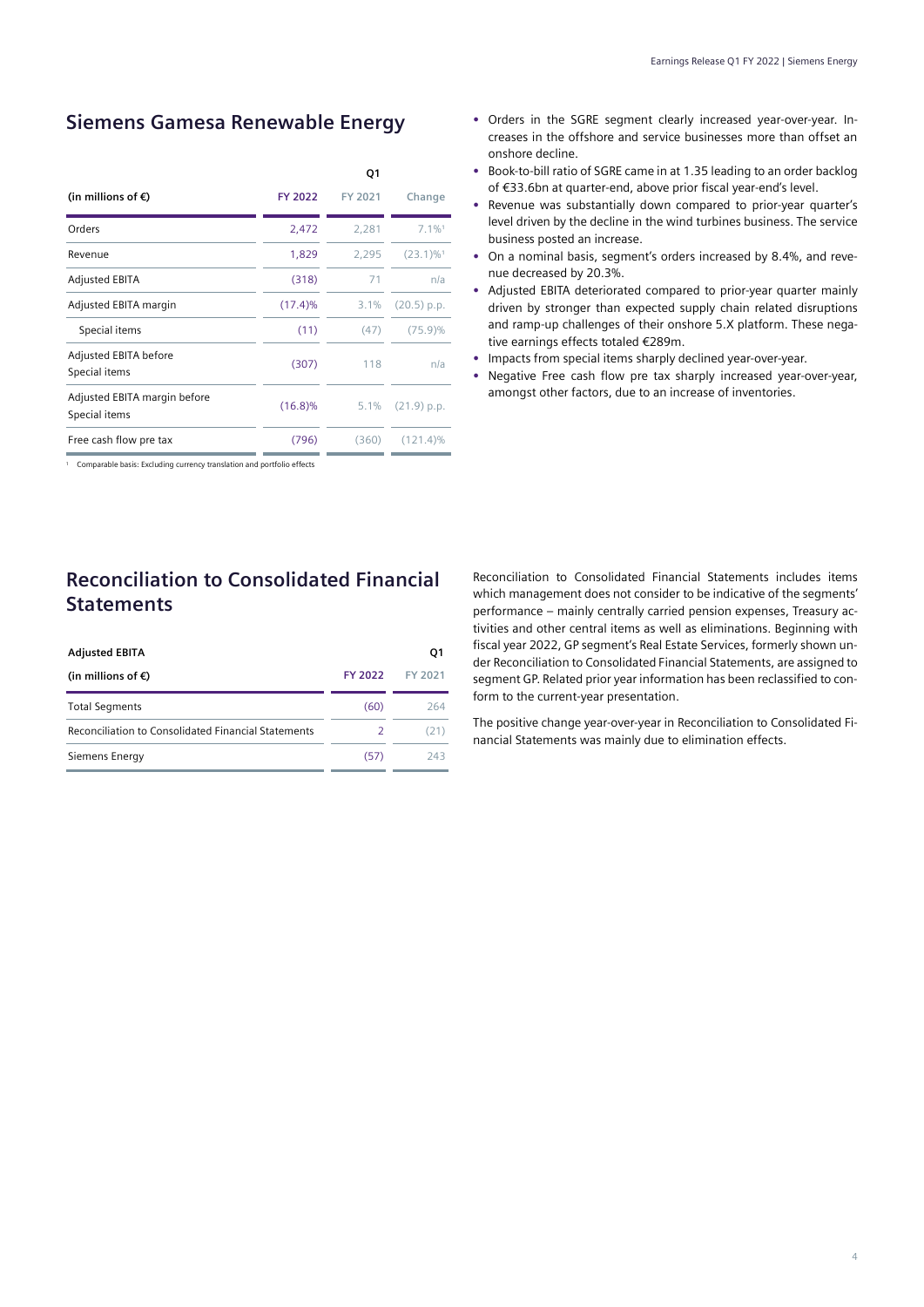## **Outlook**

Due to the business development of SGRE in the recent quarter and its adjusted guidance, we amended the outlook for the fiscal year 2022 for the SGRE segment and, accordingly, for Siemens Energy. In addition, management will reassess its prior expectations for Siemens Energy Group's Adjusted EBITA margin before special items for fiscal year 2023 of positive 6.5% to positive 8.5%.

Our assessment for Siemens Energy's business environment remains widely unchanged and we confirm GP segment's outlook for fiscal year 2022. Global economy should continue to grow in fiscal year 2022 and we expect global supply chain constraints to persist as well as COVID-19 to remain a factor of uncertainty. Therefore, a shortage of materials and components and/or a lack of freight capacity may continue to have an impact on our business, especially as it pertains to the on-time execution of large projects. Nevertheless, we are still confident that the measures we have taken as part of our transformation – especially at GP – will lead to higher profitability at Siemens Energy in fiscal year 2022, although on a lower than expected level.

For **Siemens Energy** in fiscal year 2022, we now expect comparable revenue development (excluding currency translation and portfolio effects) to be in a range of negative 2% to positive 3% (previously negative 1% to positive 3%) and an Adjusted EBITA margin before special items between positive 2% and positive 4% (previously between positive 3% and positive 5%). We still expect a sharp improvement of Net income and Free cash flow pre tax to be in a range of a positive mid-triple-digit million €.

For the **GP segment** in fiscal year 2022, the outlook is unchanged. We target comparable revenue growth to be in a range of positive 1% to positive 5% and Adjusted EBITA margin before special items to be between positive 4.5% and positive 6.5%.

For the **SGRE segment**, we now expect in fiscal year 2022 a comparable decline of revenue between negative 2% and negative 9% (previously negative 2% and negative 7%). Adjusted EBITA margin before special items now is expected to be in a range of negative 4% to positive 1% (previously positive 1% to positive 4%).

This guidance assumes no further major financial impacts from COVID-19 on our business activity and excludes charges related to legal and regulatory matters.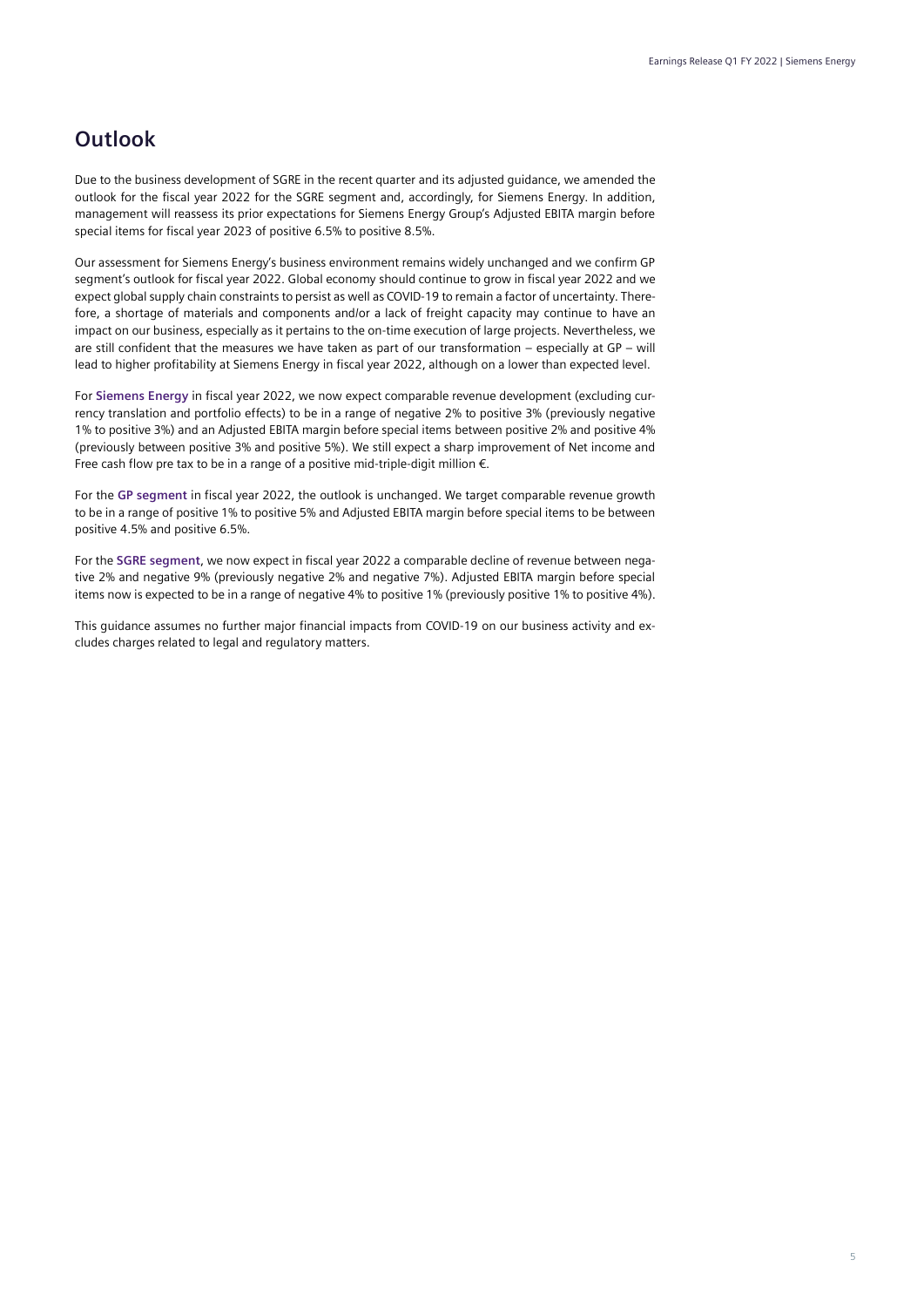## **Notes and forward-looking statements**

The press conference call on Siemens Energy's financial results of the first quarter of fiscal year 2022 will be broadcasted live for journalists at<https://www.siemens-energy.com/pressconference> starting at 8:30 a.m. CET today.

You can also follow the conference call for analysts and investors live at www.siemens-energy.com/analystcall starting at 10 a.m. CET today.

Recordings of both conference calls will be made available afterwards.

The financial publications can be downloaded at: www.siemens-energy.com/q1-fy2022.

This document contains statements related to our future business and financial performance, and future events or developments involving Siemens Energy that may constitute forward-looking statements. These statements may be identified by words such as "expect," "look forward to," "anticipate" "intend," "plan," "believe," "seek," "estimate," "will," "project," or words of similar meaning. We may also make forward-looking statements in other reports, prospectuses, in presentations, in material delivered to shareholders, and in press releases. In addition, our representatives may from time to time make oral forward-looking statements. Such statements are based on the current expectations and certain assumptions of Siemens Energy´s management, of which many are beyond Siemens Energy´s control. These are subject to a number of risks, uncertainties, and other factors, including, but not limited to, those described in disclosures, in particular in the chapter "Report on expected developments and associated material opportunities and risks" in the Annual Report. Should one or more of these risks or uncertainties materialize, should acts of force majeure, such as pandemics, occur, or should underlying expectations including future events occur at a later date or not at all, or should assumptions prove incorrect, Siemens Energy´s actual results, performance, or achievements may (negatively or positively) vary materially from those described explicitly or implicitly in the relevant forward-looking statement. Siemens Energy neither intends, nor assumes any obligation, to update or revise these forward-looking statements in light of developments which differ from those anticipated. This document includes supplemental financial measures – that are not clearly defined in the applicable financial reporting framework – and that are or may be alternative performance measures (non-GAAP-measures). These supplemental financial measures should not be viewed in isolation or as alternatives to measures of Siemens Energy´s net assets and financial position or results of operations as presented in accordance with the applicable financial reporting framework in its consolidated financial statements. Other companies that report or describe similarly titled alternative performance measures may calculate them differently. Due to rounding, numbers presented throughout this and other documents may not add up precisely to the totals provided and percentages may not precisely reflect the absolute figures.

This document is a Quarterly Statement according to § 53 of the Exchange Rules for the Frankfurter Wertpapierbörse.

Financial Media:

Tim Proll-Gerwe Phone: +49 (0)152 2283 5652 E-mail: tim.proll-gerwe@siemens-energy.com

Annette von Leoprechting Telefon: +49 (0)174 3303977 E-mail[: annette.von\\_leoprechting@siemens-energy.com](mailto:annette.von_leoprechting@siemens-energy.com)

Siemens Energy AG, 81739 Munich, Germany

© Siemens Energy, 2022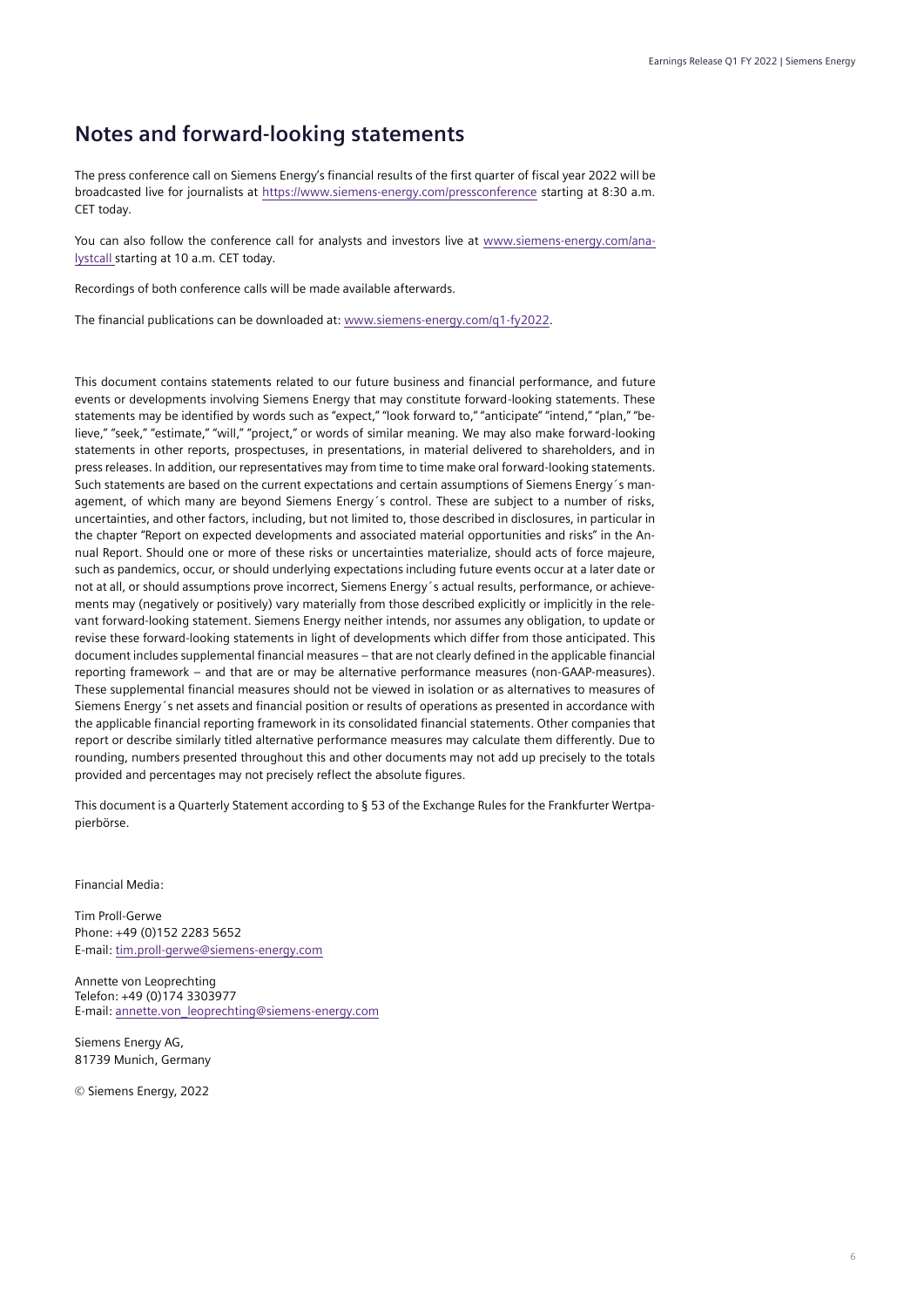

# **Financial Results**

**First quarter of fiscal year 2022**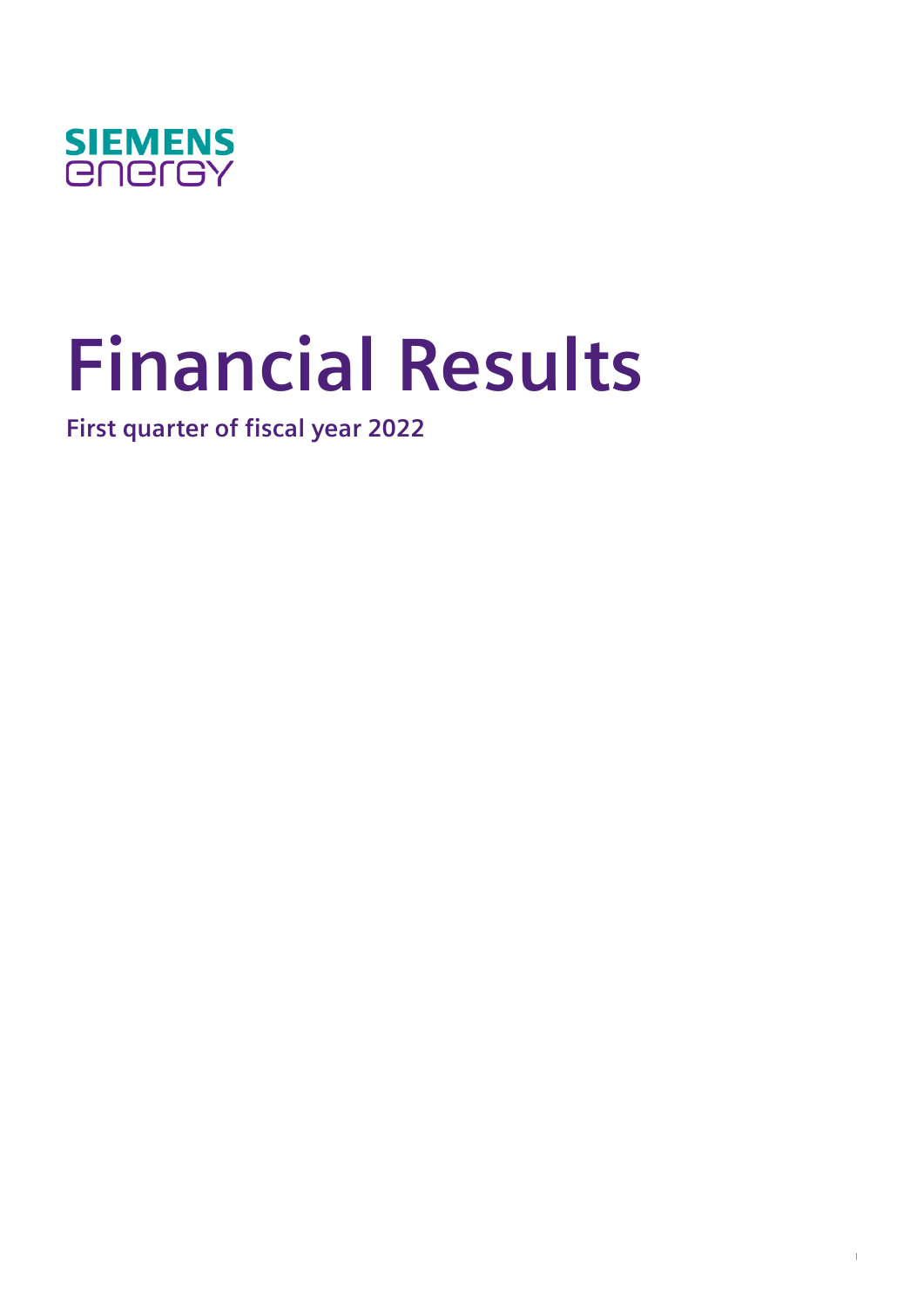## **Key figures**

(in millions of  $\epsilon$ , except where otherwise stated)

#### **Volume**

|                                            | Q1      |         |        | Change     |
|--------------------------------------------|---------|---------|--------|------------|
|                                            | FY 2022 | FY 2021 | Actual | Comp.      |
| Orders                                     | 8,330   | 7,432   | 12.1%  | 10.1%      |
| Revenue                                    | 5,956   | 6.541   | (8.9)% | $(11.4)\%$ |
| Book-to-bill ratio                         | 1.40    | 1.14    | n/a    |            |
| Order backlog (in billions of $\epsilon$ ) | 87      | 79      | 10.4%  |            |

#### **Profitability**

|                                                        |                | Q1      | Change     |
|--------------------------------------------------------|----------------|---------|------------|
|                                                        | <b>FY 2022</b> | FY 2021 | Actual     |
| <b>Adjusted EBITA</b>                                  | (57)           | 243     | n/a        |
| Adjusted EBITA margin                                  | $(1.0)\%$      | 3.7%    | (4.7) p.p. |
| Special items                                          | 6              | (123)   | n/a        |
| Adjusted EBITA before Special items                    | (63)           | 366     | n/a        |
| Adjusted EBITA margin before Special items             | (1.1)%         | 5.6%    | (6.7) p.p. |
| EBITDA                                                 | 184            | 507     | $(63.7)\%$ |
| Net income (loss)                                      | (240)          | 99      | n/a        |
| Basic earnings per share (in $\epsilon$ ) <sup>1</sup> | (0.18)         | 0.09    | n/a        |

Pasic earnings per share – attributable to shareholders of Siemens Energy AG. For fiscal 2022 and 2021 weighted average shares outstanding (basic) (in thousands) for the first quarter amounted to 714,933 and 715,454 shares

#### **Capital Structure and Liquidity**

|                                                                             | Dec 31, 2021 | Sep 30, 2021 |
|-----------------------------------------------------------------------------|--------------|--------------|
| Total equity                                                                | 15,236       | 15,220       |
| (Net cash)/ net debt                                                        | (2,099)      | (2, 515)     |
| Adjusted (net cash)/ net debt to EBITDA <sup>1</sup>                        | (1.5)        | (1.4)        |
| Accumulative EBITDA of the previous four quarters until the reporting date. |              |              |
|                                                                             | Q1 FY 2022   | Q1 FY 2021   |
| Free cash flow                                                              | (148)        | (436)        |
| Free cash flow pre tax                                                      | (69)         | (388)        |

#### **Employees**

| (in thousands)  | Dec 31, 2021 | Sep 30, 2021 |
|-----------------|--------------|--------------|
| Siemens Energy  | 91           |              |
| Germany         | -25          |              |
| Outside Germany | 65           | 65           |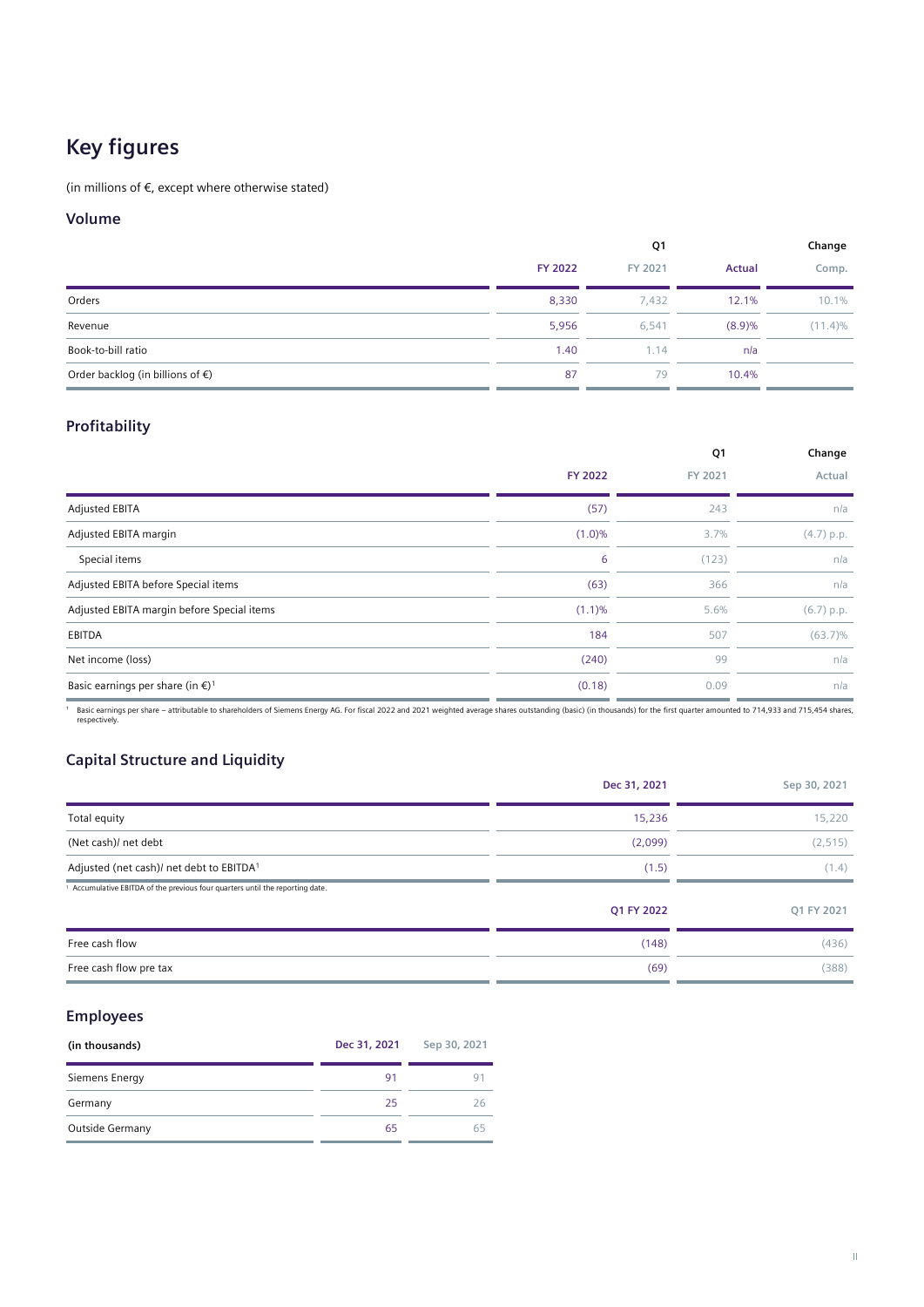## **Consolidated Statements of Income**

|                                                                           |                | Q1             |
|---------------------------------------------------------------------------|----------------|----------------|
| (in millions of $\epsilon$ , earnings per share in $\epsilon$ )           | <b>FY 2022</b> | FY 2021        |
| Revenue                                                                   | 5,956          | 6,541          |
| Cost of sales                                                             | (5,234)        | (5, 538)       |
| Gross profit                                                              | 722            | 1,002          |
| Research and development expenses                                         | (226)          | (236)          |
| Selling and general administrative expenses                               | (664)          | (633)          |
| Other operating income                                                    | 20             | 34             |
| Other operating expenses                                                  | (15)           | (9)            |
| Income (loss) from investments accounted for using the equity method, net | 12             | 6              |
| <b>Operating income (loss)</b>                                            | (152)          | 164            |
| Interest income                                                           | 11             | $\overline{7}$ |
| Interest expenses                                                         | (32)           | (31)           |
| Other financial income (expenses), net                                    | $\overline{2}$ | (14)           |
| Income (loss) before income taxes                                         | (171)          | 127            |
| Income tax (expenses) benefits                                            | (69)           | (28)           |
| Net income (loss)                                                         | (240)          | 99             |
| Attributable to:                                                          |                |                |
| Non-controlling interests                                                 | (115)          | 35             |
| Shareholders of Siemens Energy AG                                         | (125)          | 64             |
| <b>Basic earnings per share</b>                                           | (0.18)         | 0.09           |
| Diluted earnings per share                                                | (0.18)         | 0.09           |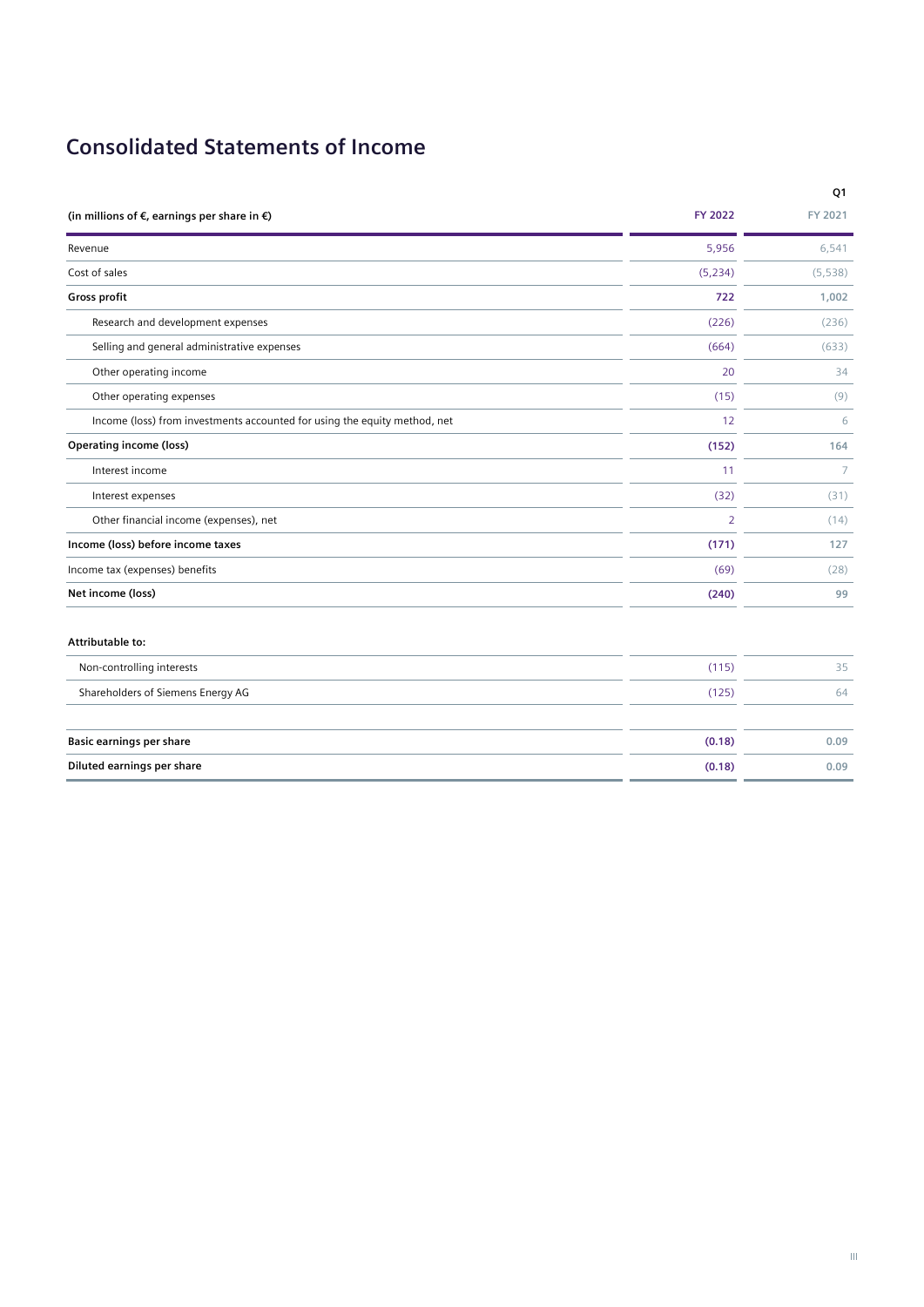# **Consolidated Statements of Comprehensive Income**

|                                                                                             | Q1      |
|---------------------------------------------------------------------------------------------|---------|
| (in millions of $\epsilon$ )<br><b>FY 2022</b>                                              | FY 2021 |
| Net income (loss)<br>(240)                                                                  | 99      |
|                                                                                             |         |
| Remeasurements of defined benefit plans<br>4                                                | 14      |
| therein Income tax effects<br>2                                                             | (2)     |
| Income (loss) from investments accounted for using the equity method, net<br>$\overline{0}$ | (3)     |
| Items that will not be reclassified to profit or loss<br>4                                  | 12      |
| Currency translation differences<br>237                                                     | (274)   |
| Derivative financial instruments<br>(5)                                                     | 80      |
| therein Income tax effects<br>(3)                                                           | (21)    |
| Income (loss) from investments accounted for using the equity method, net<br>9              | (30)    |
| Items that may be reclassified subsequently to profit or loss<br>240                        | (224)   |
| Other comprehensive income (loss), net of income taxes<br>245                               | (213)   |
|                                                                                             |         |
| Total comprehensive income (loss)<br>5                                                      | (114)   |
| Attributable to:                                                                            |         |
| Non-controlling interests<br>(96)                                                           | 29      |
| Shareholders of Siemens Energy AG<br>101                                                    | (143)   |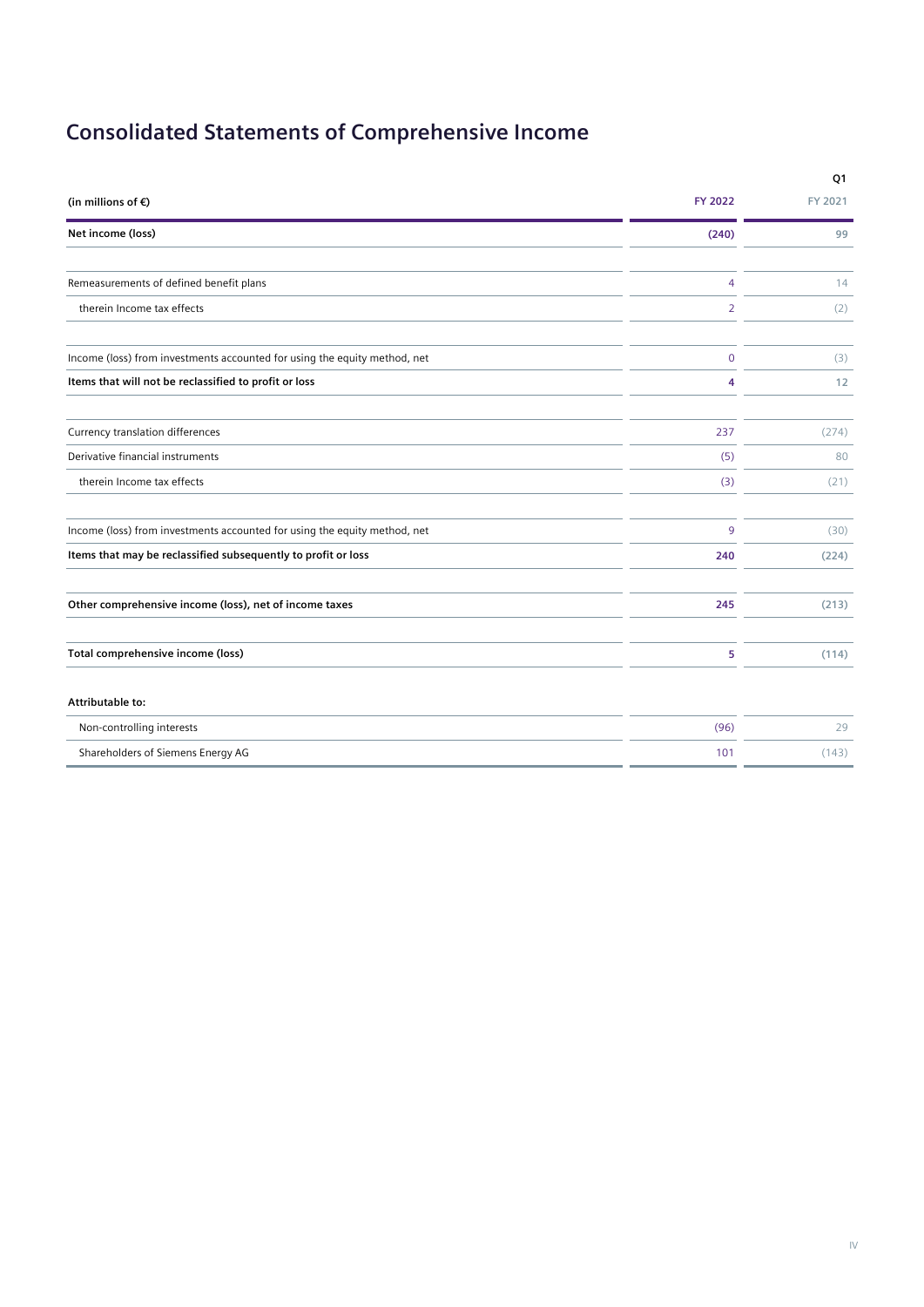# **Consolidated Statements of Financial Position**

| (in millions of $\epsilon$ )                                   | Dec 31, 2021 | Sep 30, 2021 |
|----------------------------------------------------------------|--------------|--------------|
| Assets                                                         |              |              |
| Cash and cash equivalents                                      | 5,166        | 5,333        |
| Trade and other receivables                                    | 5,173        | 5,110        |
| Other current financial assets                                 | 844          | 590          |
| Contract assets                                                | 4,700        | 4,913        |
| Inventories                                                    | 6,938        | 6,146        |
| Current income tax assets                                      | 330          | 344          |
| Other current assets                                           | 960          | 880          |
| Assets classified as held for disposal                         | 75           | 81           |
| <b>Total current assets</b>                                    | 24,186       | 23,397       |
| Goodwill                                                       | 9,684        | 9,538        |
| Other intangible assets                                        | 3,524        | 3,561        |
| Property, plant and equipment                                  | 5,159        | 5,104        |
| Investments accounted for using the equity method              | 732          | 720          |
| Other financial assets                                         | 326          | 352          |
| Deferred tax assets                                            | 1,104        | 1,130        |
| Other assets                                                   | 348          | 338          |
| <b>Total non-current assets</b>                                | 20,878       | 20,744       |
| <b>Total assets</b>                                            | 45,064       | 44,141       |
| <b>Liabilities and equity</b>                                  |              |              |
| Short-term debt and current maturities of long-term debt       | 759          | 551          |
| Trade and other payables                                       | 5,533        | 5,764        |
| Other current financial liabilities                            | 587          | 482          |
| Contract liabilities                                           | 11,324       | 10,350       |
| Current provisions                                             | 2,207        | 1,991        |
| Current income tax liabilities                                 | 366          | 391          |
| Other current liabilities                                      | 2,876        | 3,074        |
| <b>Total current liabilities</b>                               | 23,651       | 22,602       |
| Long-term debt                                                 | 2,215        | 2,177        |
| Provisions for pensions and similar obligations                | 836          | 830          |
| Deferred tax liabilities                                       | 228          | 254          |
| Provisions                                                     | 1,822        | 1,968        |
| Other financial liabilities                                    | 357          | 389          |
| Other liabilities                                              | 719          | 702          |
| <b>Total non-current liabilities</b>                           | 6,176        | 6,319        |
| <b>Total liabilities</b>                                       | 29,828       | 28,921       |
| Equity                                                         |              |              |
| Issued capital                                                 | 727          | 727          |
| Capital reserve                                                | 12,426       | 12,418       |
| Retained earnings                                              | 2,491        | 2,605        |
| Other components of equity                                     | (290)        | (511)        |
| Treasury shares, at cost                                       | (270)        | (281)        |
| Total equity attributable to shareholders of Siemens Energy AG | 15,083       | 14,958       |
| Non-controlling interests                                      | 153          | 262          |
| <b>Total equity</b>                                            | 15,236       | 15,220       |
| <b>Total liabilities and equity</b>                            | 45,064       | 44,141       |
|                                                                |              |              |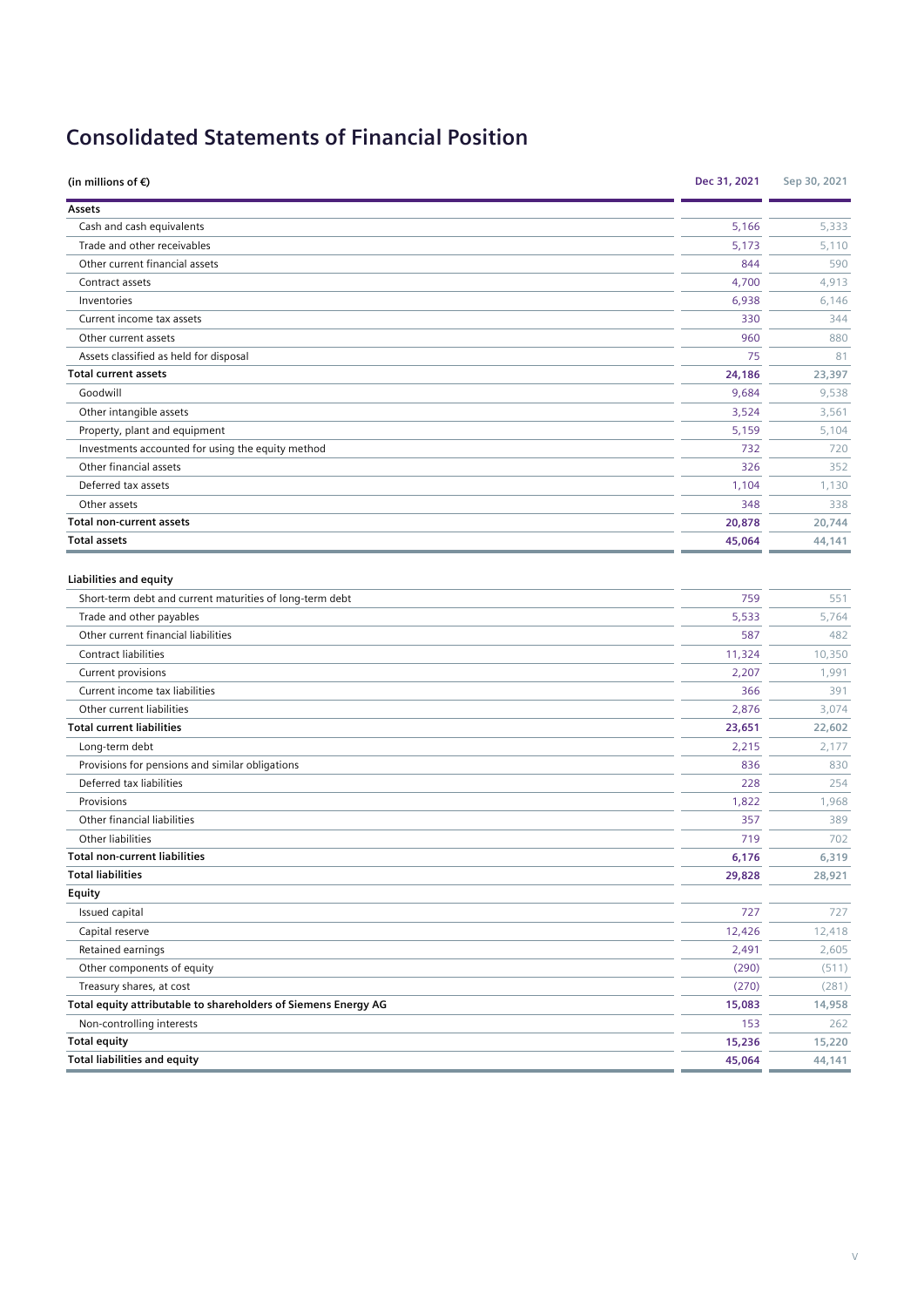# **Consolidated Statements of Cash Flows**

| (in millions of $\epsilon$ )                                                       | <b>FY 2022</b> | Q1<br>FY 2021 |
|------------------------------------------------------------------------------------|----------------|---------------|
| Cash flows from operating activities                                               |                |               |
| Net income (loss)                                                                  | (240)          | 99            |
| Adjustments to reconcile net income (loss) to cash flows from operating activities |                |               |
| Amortization, depreciation and impairments                                         | 335            | 343           |
| Income tax expenses (benefits)                                                     | 69             | 28            |
| Interest (income) expenses, net                                                    | 21             | 24            |
| (Income) loss related to investing activities                                      | (22)           | (4)           |
| Other non-cash (income) expenses                                                   | 56             | 75            |
| Change in operating net working capital                                            |                |               |
| Contract assets                                                                    | 267            | (206)         |
| Inventories                                                                        | (744)          | (64)          |
| Trade and other receivables                                                        | (5)            | (203)         |
| Trade and other payables                                                           | (280)          | (277)         |
| <b>Contract liabilities</b>                                                        | 905            | 729           |
| Change in other assets and liabilities                                             | (275)          | (755)         |
| Income taxes paid                                                                  | (79)           | (48)          |
| Dividends received                                                                 | 10             | 7             |
| Interest received                                                                  | 8              | 5             |
| Cash flows from operating activities                                               | 27             | (248)         |
| Cash flows from investing activities                                               |                |               |
| Additions to intangible assets and property, plant and equipment                   | (174)          | (188)         |
| Acquisitions of businesses, net of cash acquired                                   |                | 10            |
| Purchase of investments and financial assets                                       | (143)          | (0)           |
| Disposal of intangibles and property, plant and equipment                          | 16             | 8             |
| Disposal of investments and financial assets                                       | 6              | $\Omega$      |
| Cash flows from investing activities                                               | (294)          | (169)         |
| Cash flows from financing activities                                               |                |               |
| Purchase of treasury shares                                                        |                | (145)         |
| Change in debt and other financing activities                                      | 113            | 249           |
| Interest paid                                                                      | (24)           | (17)          |
| Dividends attributable to non-controlling interests                                | (19)           | (28)          |
| Other transactions/ financing with Siemens Group                                   |                | 163           |
| Cash flows from financing activities                                               | 70             | 222           |
| Effect of changes in exchange rates on cash and cash equivalents                   | 30             | (14)          |
| Change in cash and cash equivalents                                                | (167)          | (209)         |
| Cash and cash equivalents at beginning of period                                   | 5,333          | 4,630         |
| Cash and cash equivalents at end of period                                         | 5,166          | 4,421         |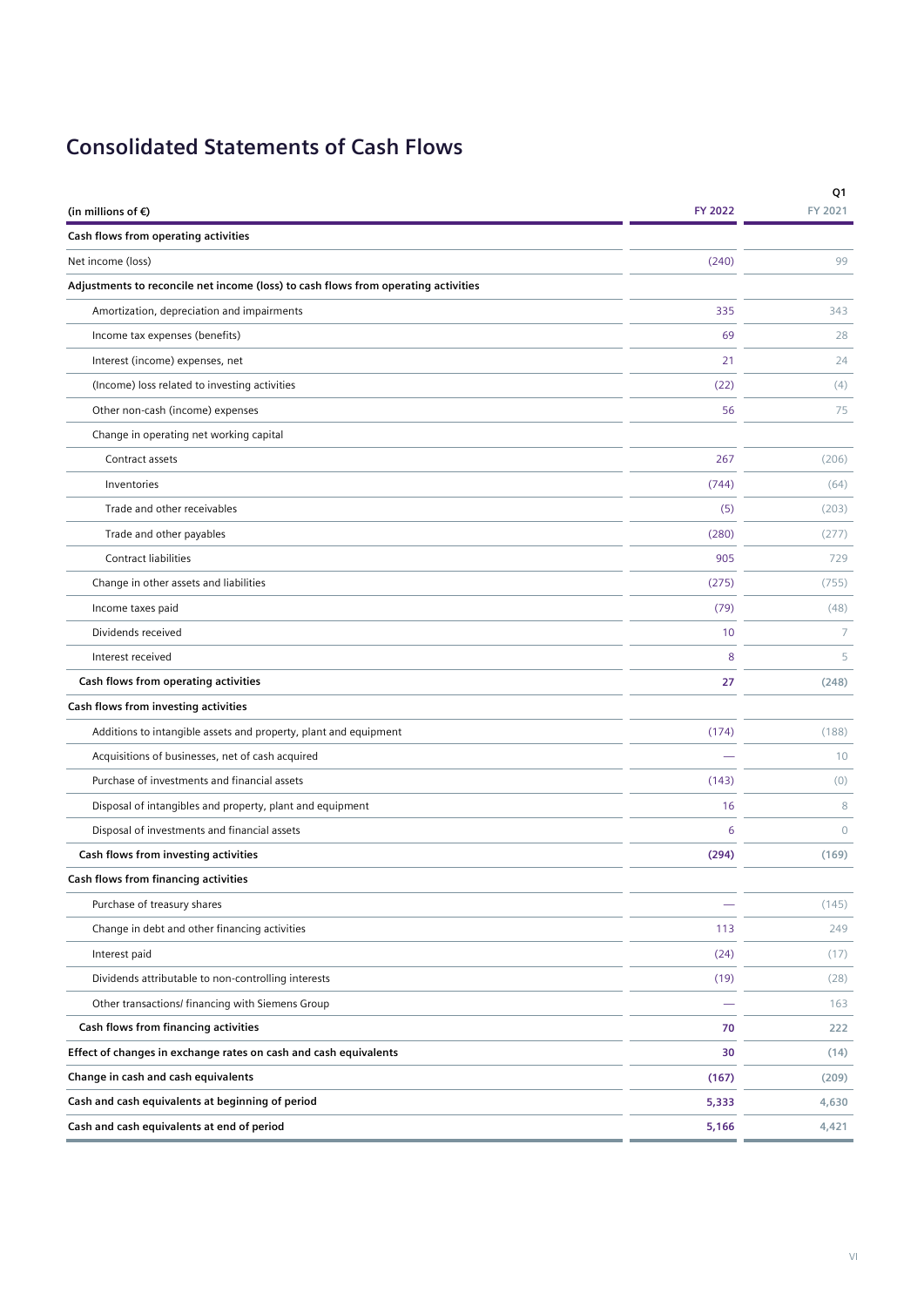## **Overview of Segment figures**

|                                                               | Orders         |         |        |         |                |         | Revenue    |            |                | <b>Adjusted EBITA</b> |                | <b>Adjusted EBITA</b><br>margin |         | Free cash flow |                |         |
|---------------------------------------------------------------|----------------|---------|--------|---------|----------------|---------|------------|------------|----------------|-----------------------|----------------|---------------------------------|---------|----------------|----------------|---------|
|                                                               |                | Q1      |        | Change  |                | Q1      |            | Change     |                | Q1                    |                | Q1                              | Dec 31, | Sep 30,        |                | Q1      |
| (in millions of $\epsilon$ )                                  | <b>FY 2022</b> | FY 2021 | Actual | Comp.   | <b>FY 2022</b> | FY 2021 | Actual     | Comp.      | <b>FY 2022</b> | FY 2021               | <b>FY 2022</b> | FY 2021                         | 2021    | 2021           | <b>FY 2022</b> | FY 2021 |
| Gas and Power                                                 | 5,890          | 5,166   | 14.0%  | 11.7%   | 4,140          | 4,292   | $(3.6)\%$  | (5.9)%     | 259            | 193                   | 6.2%           | 4.5%                            | 9,949   | 10,117         | 722            | 142     |
| Siemens Gamesa Renewable Energy                               | 2,472          | 2.281   | 8.4%   | $7.1\%$ | 1,829          | 2,295   | $(20.3)\%$ | $(23.1)\%$ | (318)          | 71                    | $(17.4)\%$     | $3.1\%$                         | 3,112   | 2,532          | (796)          | (360)   |
| Reconciliation to<br><b>Consolidated Financial Statements</b> | (32)           | (15)    | n/a    | n/a     | (13)           | (47)    | n/a        | n/a        | <sup>2</sup>   | (21)                  | n/a            | n/a                             | 32,003  | 31,492         | (74)           | (219)   |
| <b>Siemens Energy</b>                                         | 8,330          | 7,432   | 12.1%  | 10.1%   | 5,956          | 6,541   | (8.9)%     | $(11.4)\%$ | (57)           | 243                   | $(1.0)\%$      | 3.7%                            | 45,064  | 44,141         | (148)          | (436)   |

Beginning with fiscal year 2022, GP segment's Real Estate Portfolio, formerly shown under Reconciliation to Consolidated Financial Statements, is assigned to segment GP. Related prior year information has been reclassified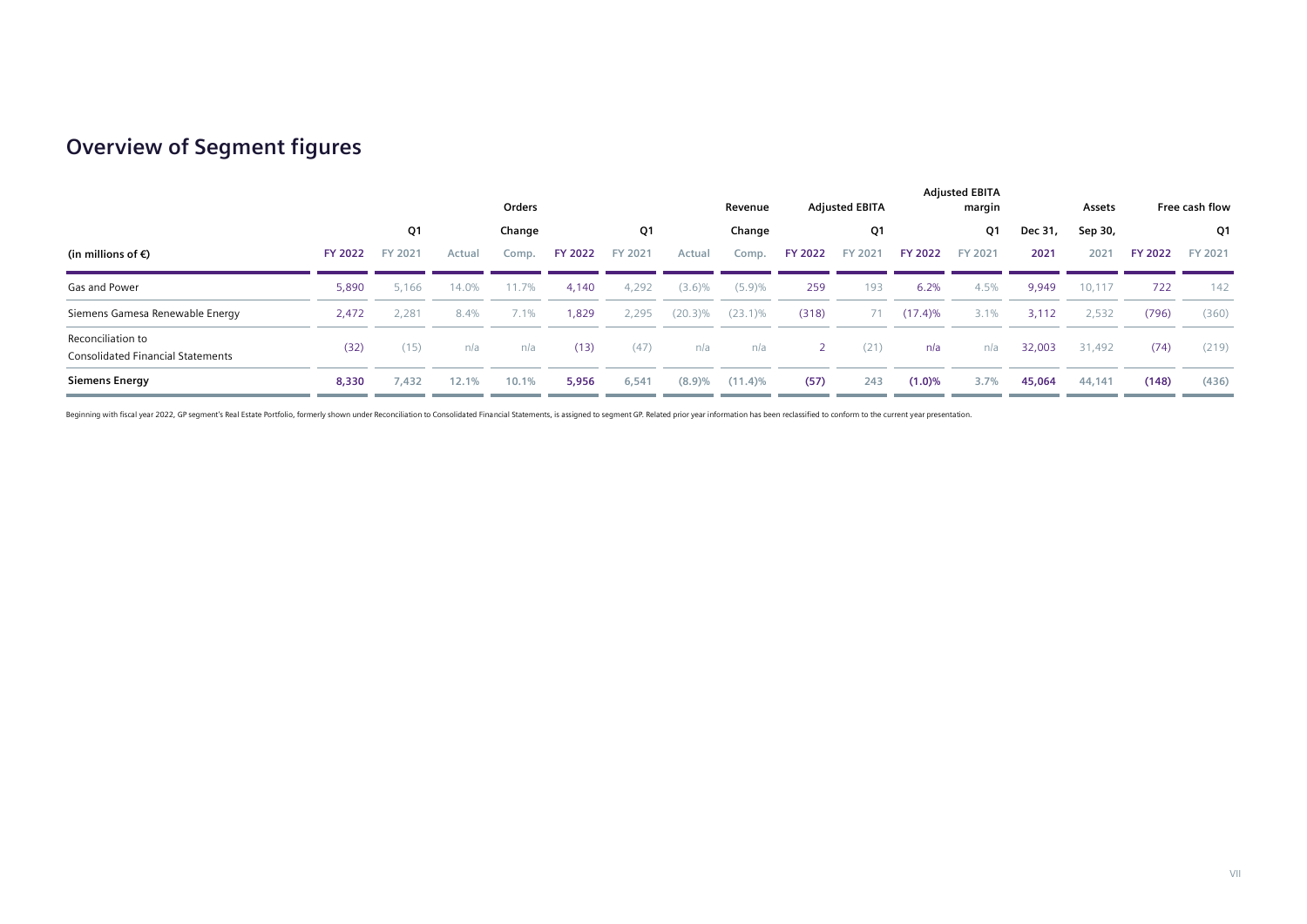## **EBITDA Reconciliation**

|                                                               |                | <b>Adjusted EBITA</b> | Amortization of intangible<br>assets acquired in<br>business combinations and<br>goodwill impairment |                  |                | <b>Financial result</b><br>from operations | <b>EBIT</b>    |         | Amortization,<br>depreciation and<br>impairments |          | EBITDA         |         |
|---------------------------------------------------------------|----------------|-----------------------|------------------------------------------------------------------------------------------------------|------------------|----------------|--------------------------------------------|----------------|---------|--------------------------------------------------|----------|----------------|---------|
|                                                               |                | Q1                    |                                                                                                      | Q1               |                | Q1                                         |                | Q1      |                                                  | Q1       |                | Q1      |
| (in millions of $\epsilon$ )                                  | <b>FY 2022</b> | FY 2021               | <b>FY 2022</b>                                                                                       | FY 2021          | <b>FY 2022</b> | FY 2021                                    | <b>FY 2022</b> | FY 2021 | <b>FY 2022</b>                                   | FY 2021  | <b>FY 2022</b> | FY 2021 |
| Gas and Power                                                 | 259            | 193                   | (39)                                                                                                 | (38)             |                |                                            | 220            | 163     | 159                                              | 163      | 379            | 326     |
| Siemens Gamesa Renewable Energy                               | (318)          |                       | (57)                                                                                                 | (60)             | (1)            |                                            | (376)          | 15      | 176                                              | 180      | (199)          | 196     |
| Reconciliation to<br><b>Consolidated Financial Statements</b> |                | (21)                  |                                                                                                      | $\hspace{0.5cm}$ |                |                                            |                | (14)    | $\mathbf{0}$                                     | $\Omega$ |                | (14)    |
| Siemens Energy                                                | (57)           | 243                   | (96)                                                                                                 | (98)             |                | 19                                         | (152)          | 164     | 335                                              | 343      | 184            | 507     |

Beginning with fiscal year 2022, GP segment's Real Estate Portfolio, formerly shown under Reconciliation to Consolidated Financial Statements, is assigned to segment GP. Related prior year information has been reclassified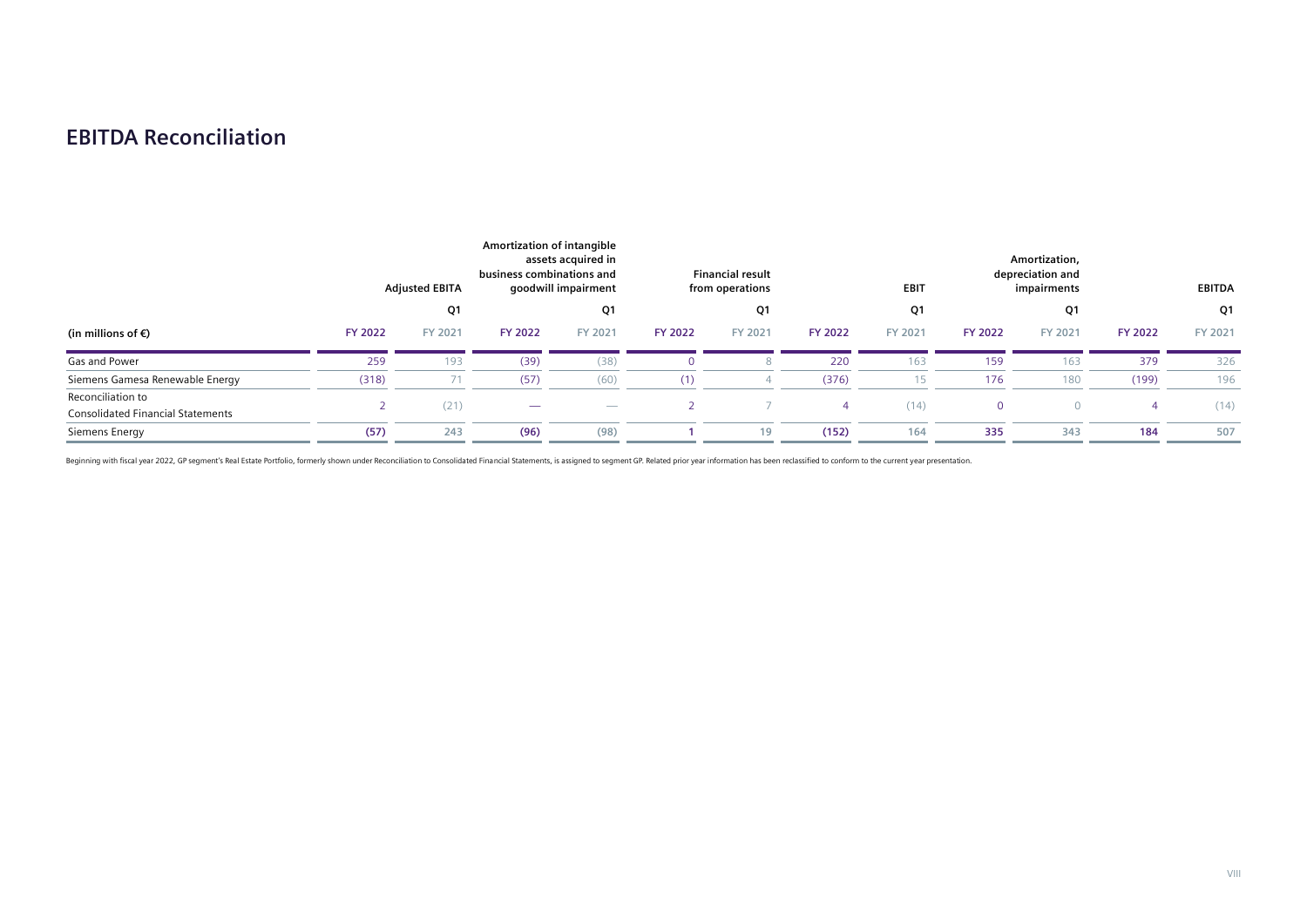# **Orders & Revenue by region (location of customer)**

|                                        |                |         |            | Orders     |                |         |            | Revenue    |
|----------------------------------------|----------------|---------|------------|------------|----------------|---------|------------|------------|
|                                        |                | Q1      |            | Change     |                | Q1      |            | Change     |
| (in millions of €)                     | <b>FY 2022</b> | FY 2021 | Actual     | Comp.      | <b>FY 2022</b> | FY 2021 | Actual     | Comp.      |
| Europe, C.I.S., Middle East,<br>Africa | 4.203          | 3,386   | 24.2%      | 24.0%      | 2,890          | 3.509   | $(17.6)\%$ | $(19.0)\%$ |
| therein Germany                        | 517            | 841     | $(38.5)\%$ | $(38.5)\%$ | 576            | 611     | (5.7)%     | $(5.8)\%$  |
| Americas                               | 2,480          | 2,725   | $(9.0)\%$  | $(12.3)\%$ | 1,709          | 1,732   | $(1.3)\%$  | $(4.6)\%$  |
| therein U.S.                           | 1,287          | 1,383   | (6.9)%     | $(11.4)\%$ | 956            | 1,094   | $(12.6)\%$ | $(16.5)\%$ |
| Asia, Australia                        | 1,646          | 1,321   | 24.6%      | 20.6%      | 1,356          | 1,299   | 4.4%       | $1.1\%$    |
| therein China                          | 437            | 354     | 23.4%      | 16.2%      | 365            | 445     | $(18.0)\%$ | $(22.5)\%$ |
| <b>Siemens Energy</b>                  | 8,330          | 7,432   | 12.1%      | 10.1%      | 5,956          | 6,541   | (8.9)%     | $(11.4)\%$ |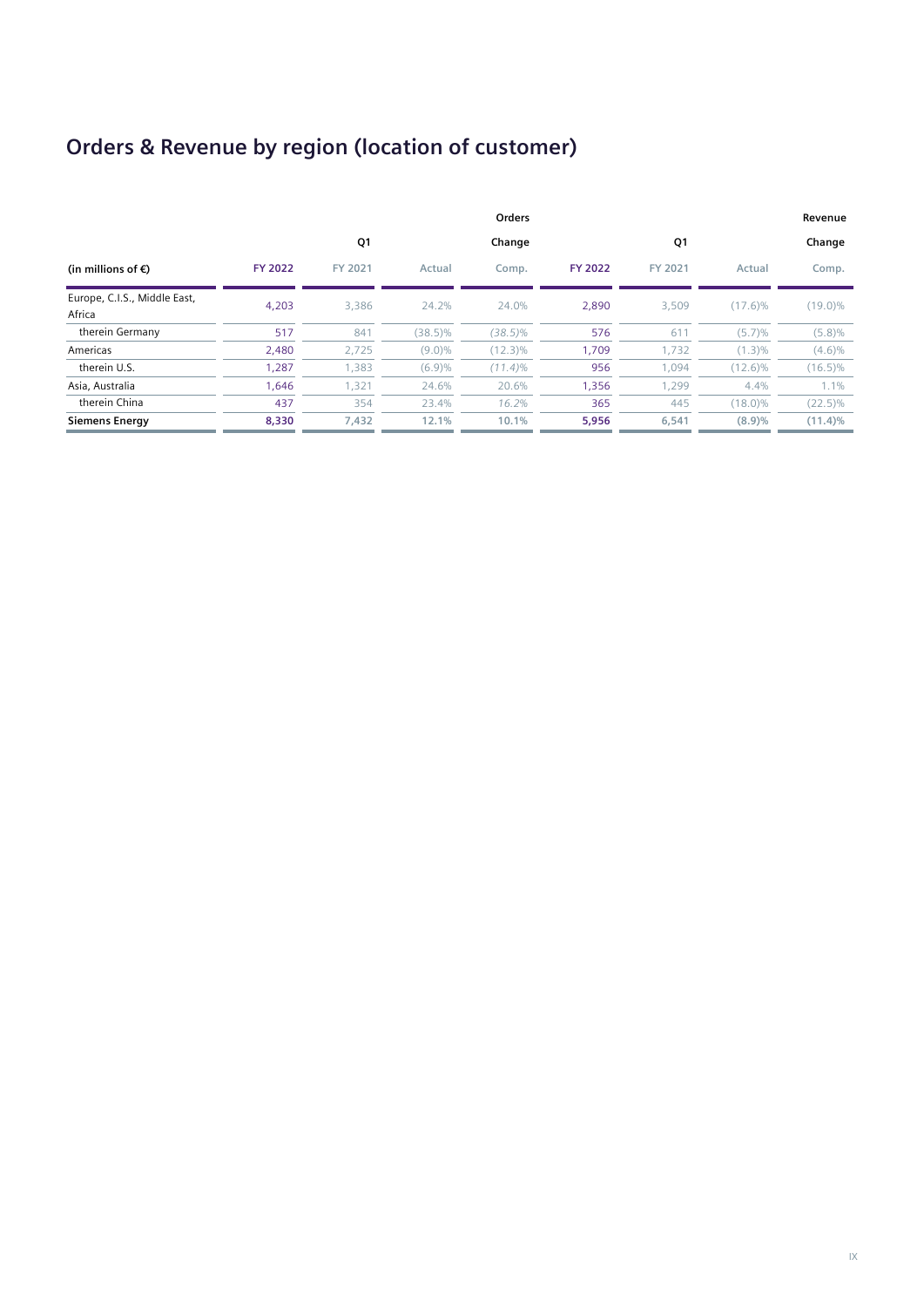# **Disaggregation of external revenue**

|                                                                              |                | Q1      |
|------------------------------------------------------------------------------|----------------|---------|
| (in millions of $\epsilon$ )                                                 | <b>FY 2022</b> | FY 2021 |
| Type of activities in reportable segment<br><b>Gas and Power</b>             |                |         |
| New units                                                                    | 2,366          | 2,499   |
| Service contracts                                                            | 1,760          | 1,746   |
| Types of businesses in reportable segment<br>Siemens Gamesa Renewable Energy |                |         |
| <b>Wind Turbines</b>                                                         | 1,400          | 1,900   |
| Operation and Maintenance ("Service")                                        | 429            | 395     |
| Types of businesses in reportable segment<br><b>Gas and Power</b>            |                |         |
| Transmission                                                                 | 1,298          | 1,251   |
| Generation                                                                   | 1,689          | 1,847   |
| <b>Industrial Applications</b>                                               | 1,130          | 1,142   |
| Other                                                                        | 10             | 5       |
|                                                                              |                |         |